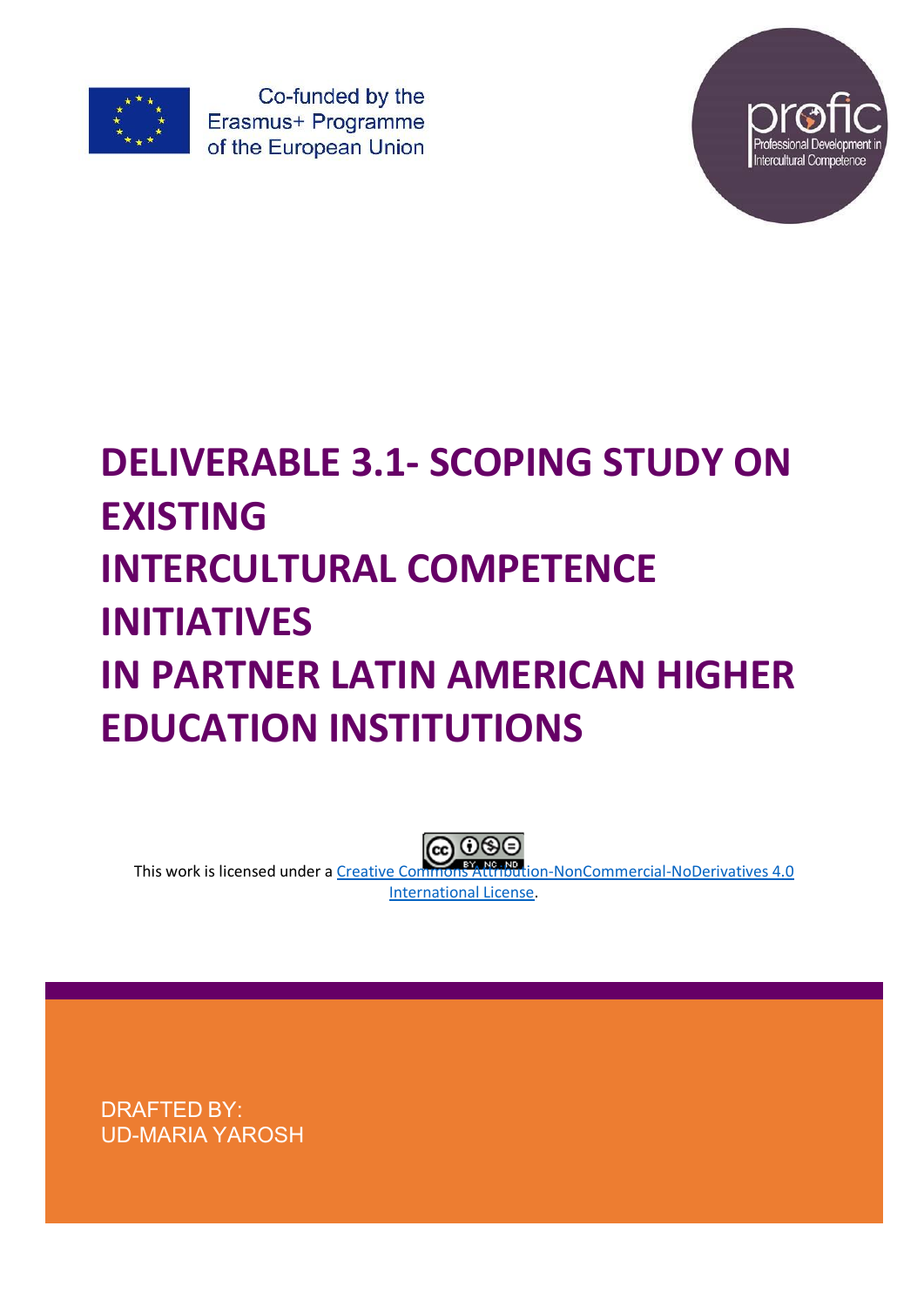# **Document Control Sheet**

|                           | Project                    |                                                              |                                                         | PROFIC - Professional Development in Intercultural Competence in                                                             |  |  |
|---------------------------|----------------------------|--------------------------------------------------------------|---------------------------------------------------------|------------------------------------------------------------------------------------------------------------------------------|--|--|
|                           |                            | <b>Higher Education Institutions</b>                         |                                                         |                                                                                                                              |  |  |
| <b>Grant Agreement n.</b> |                            | 2018-2506/001-001                                            |                                                         |                                                                                                                              |  |  |
|                           | <b>Document Title</b>      |                                                              |                                                         | Deliverable 3.1- scoping study on existing intercultural                                                                     |  |  |
|                           |                            |                                                              | competence initiatives in partner Latin American higher |                                                                                                                              |  |  |
|                           |                            |                                                              | education institutions                                  |                                                                                                                              |  |  |
|                           |                            |                                                              |                                                         |                                                                                                                              |  |  |
|                           |                            |                                                              |                                                         |                                                                                                                              |  |  |
| <b>Lead Beneficiary</b>   |                            | <b>P2 - UD</b>                                               |                                                         |                                                                                                                              |  |  |
| <b>Deputy</b>             |                            | P9 - UdG                                                     |                                                         |                                                                                                                              |  |  |
| <b>WP</b> number          |                            | WP3                                                          |                                                         |                                                                                                                              |  |  |
|                           | <b>Type</b>                |                                                              | Scoping study report                                    |                                                                                                                              |  |  |
|                           | <b>Dissemination level</b> |                                                              | International                                           |                                                                                                                              |  |  |
|                           | <b>Version</b>             | <b>Date</b>                                                  |                                                         | <b>Description</b>                                                                                                           |  |  |
|                           | 1.0                        | 30/5/2019                                                    |                                                         | Scoping study on existing intercultural competence<br>initiatives in partner Latin American higher education<br>institutions |  |  |
| <b>Date</b>               |                            | 30/5/2019                                                    |                                                         |                                                                                                                              |  |  |
| <b>Number of pages</b>    |                            | 18                                                           |                                                         |                                                                                                                              |  |  |
| <b>Authors</b>            |                            | <b>UD-MARIA YAROSH</b>                                       |                                                         |                                                                                                                              |  |  |
| <b>Contributors</b>       |                            | Other partners feedback GCU, UTEC, UDB, UNC, UNLa, UNLP, UV, |                                                         |                                                                                                                              |  |  |
|                           |                            | <b>UdG</b>                                                   |                                                         |                                                                                                                              |  |  |



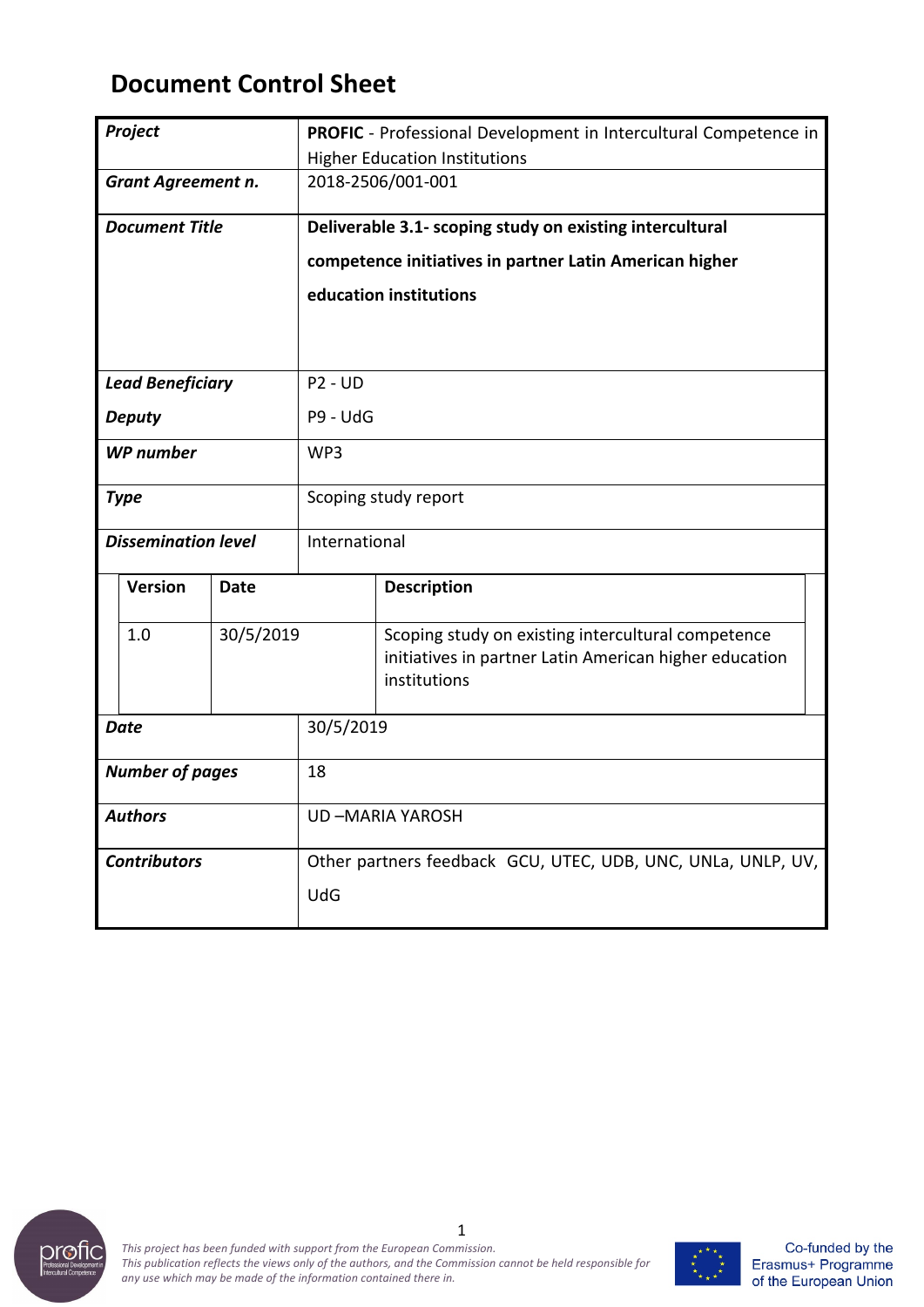# **Contents**

| 1. | Introduction                                                                  | 1  |
|----|-------------------------------------------------------------------------------|----|
| 2. | Institutional / Policy Documents                                              | 4  |
| 3. | Special Units / Structures                                                    | 5  |
| 4. | Helping Academic and Administrative Staff Develop Intercultural Competence(s) | 6  |
| 5. | Helping Students Develop Intercultural Competence(s)                          | 8  |
| 6. | <b>Outreach Activities</b>                                                    | 12 |
| 7. | Two more initiatives                                                          | 13 |
| 8. | Concluding remarks                                                            | 14 |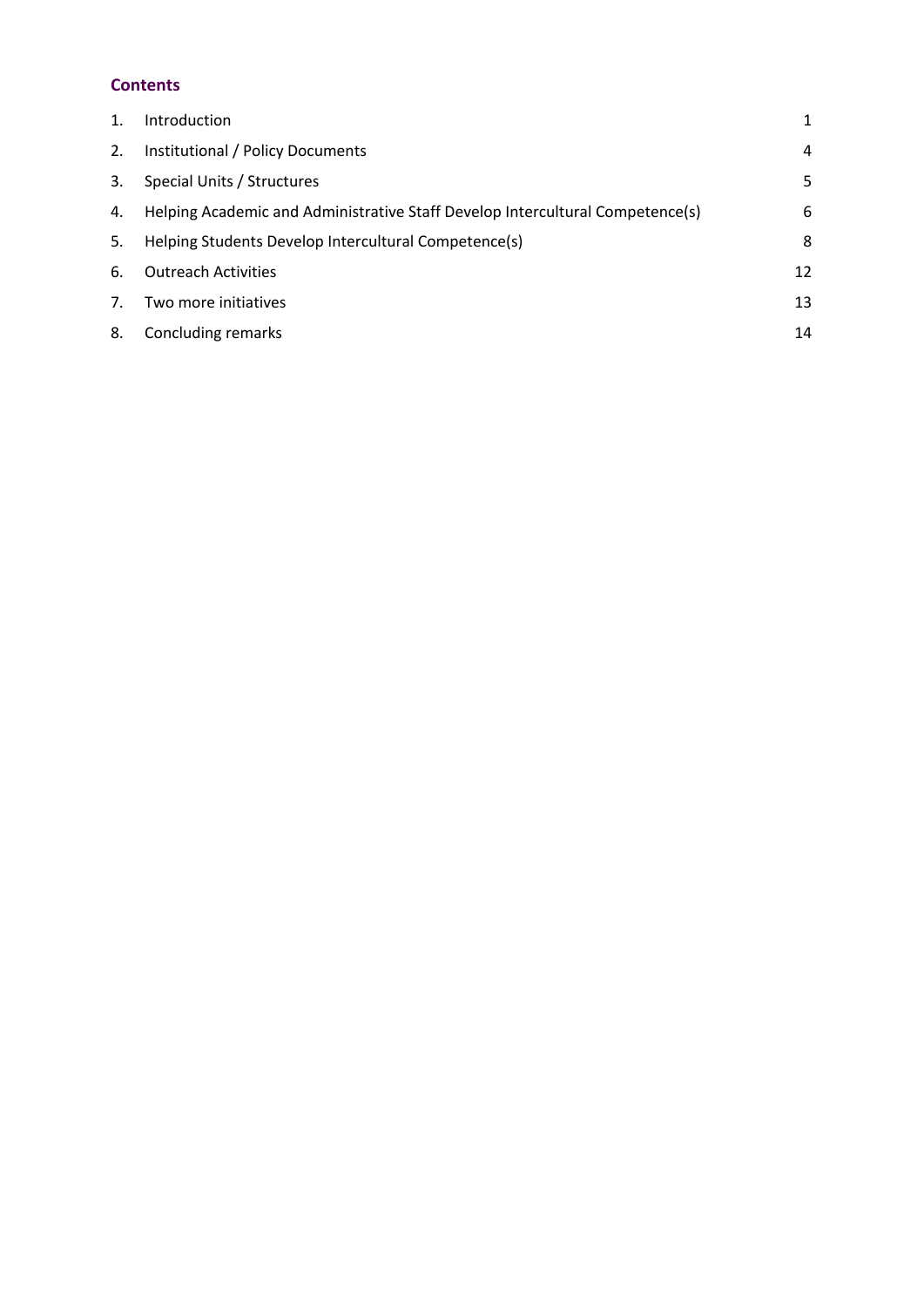# **Introduction**

This report gives an overview of the different Intercultural Competence initiatives that exist in the Latin American Higher Education Institutions who form the consortium of the *PROFIC: Professional Development in Intercultural Competence in Higher Education Institutions* project (599023-EPP-1- 2018-1-UK-EPPKA2-CBHE-JP).

Latin American Universities who form part of the PROFIC consortium are as follows:

- 1) P4 Universidad Tecnologica de El Salvador (UTEC), El Salvador;
- 2) P5 Universidad Don Bosco (UDB), El Salvador;
- 3) P6 Universidad Nacional de Cordoba (UNC), Argentina;
- 4) P7 Universidad Nacional de Lanús (UNLa), Argentina;
- 5) P8 Universidad Nacional de La Plata (UNLP), Argentina;
- 6) P9 Universidad de Guadalajara (UG), Mexico; and
- 7) P10 Universidad Veracruzana (UV), Mexico.

The one of the main aims of PROFIC is to come up with professional development programme that can (further) support academic and administrative staff in Latin American Universities in the tasks of developing own intercultural competence (IC) and helping their students develop IC. The argument here is that for academic and administrative staff to be able to support students in the development of IC, staff members need to both have a high level of IC themselves and they need to know how to help others develop competence – more particularly how they can help the students they work with help develop IC.

To make sure that the professional development programme does not duplicate the already existing professional development offer at partner institutions and that it can complement what is already in place, the present scoping study was undertaken.

Each of these seven universities was asked to identify any documents, policies and initiatives on intercultural competence professional development that may exist at their institution, as well as report on what is currently done to help their students develop intercultural competence.

The exact task guidelines were as follows:

#### **[Deliverable 3.1]:**

We need to put together and prepare an "overview" of the existing documents, policies and initiatives on intercultural competence professional development at LA institutions who participate in PROFIC.

What exactly do you need to do?

**1. Make a list of existing documents, policies and/or initiatives (workshops, programmes, seminars, guidelines, etc.) that your institution has put in place to**

- a) help your staff further develop own intercultural competence,
- b) help your staff in the tasks of developing students' intercultural competence,



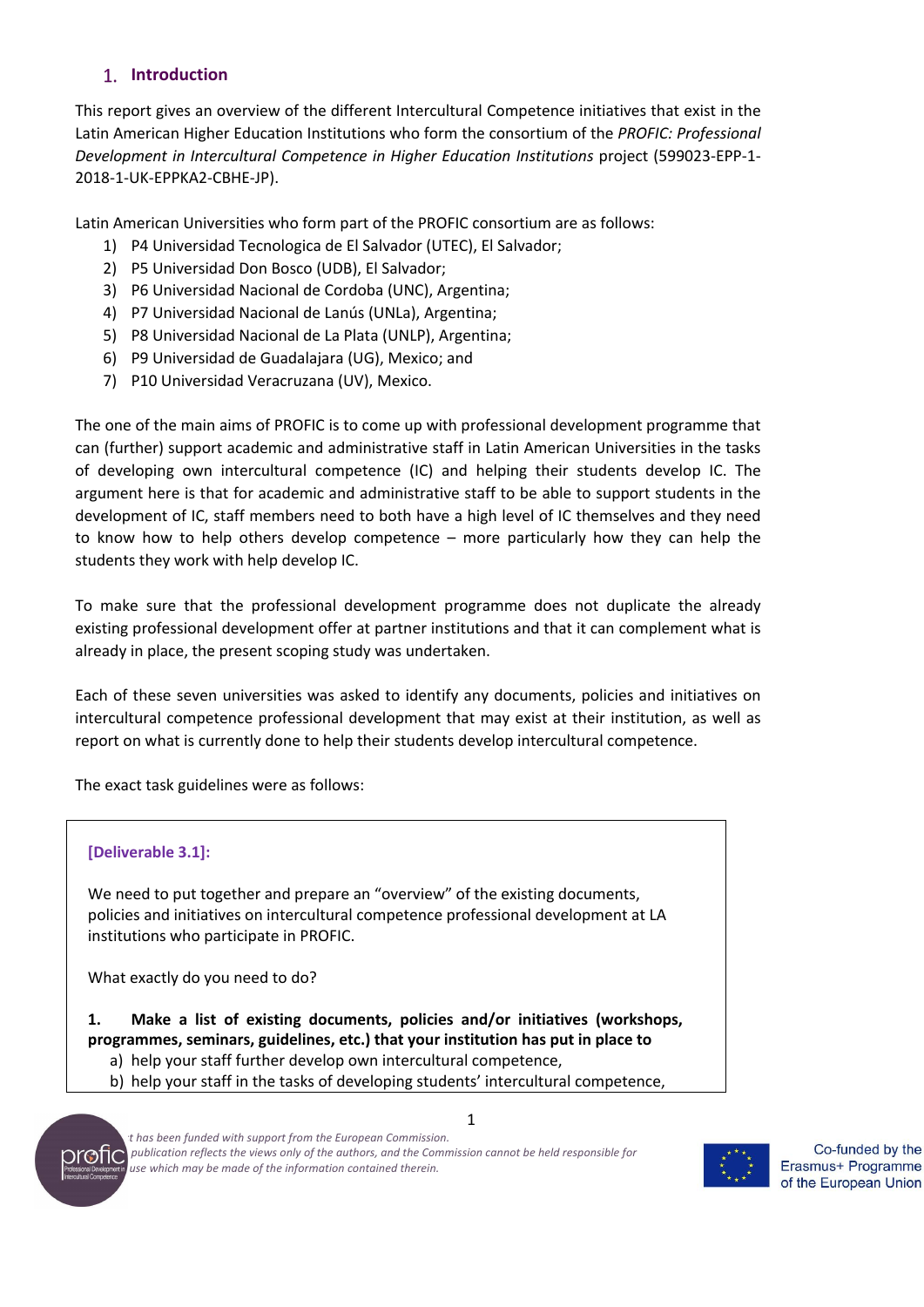c) support your students in developing intercultural competence.

\* Our focus is on "a" and "b" but we include the point on students because it might permit us to see additional staff needs.

\*\* These documents / policies / initiatives might use the term "intercultural competence" or other terms that you consider synonymous to it. Consult the slides from Bilbao on our understanding of cultural layers and the concept of intercultural competence.

\*\*\* Your institution might have no such documents / policies / initiatives, that is fine. We just need to know what is already there (not to reinvent the wheel).

**2. For each item on your list, provide a 2-3 sentence brief description "summarising" the document/policy/initiative and indicating why you include it in the list**

**3. Find where these documents and/or policy descriptions and/or descriptions of these initiatives can be consulted:**

- a) If they are available online include the link to the page where the relevant documents / information can be consulted (and add the annotated list to the Dropbox folder [WP3/Deliverable 3.1/Your institution acronym folder])
- b) If you have an internal document add the document itself in the folder for your institution in the Dropbox folder [WP3/Deliverable 3.1/Your institution acronym folder]. Please name the documents in such a way that we can understand which document corresponds to which item in your list.
- c) If there is no document (in case of an initiative), identify who is/are the best person(s) to ask about the initiative – we will see how we can take it from there (indicate these names next to initiatives in the document you will add to the Dropbox folder)

The task guidelines were sent out by email and institutions had approximately one month to provide their answers. The present report was compiled on the basis of the information received and can probably not be considered exhaustive – more initiatives can exist at each University that for some reason have not been mentioned in individual institutional reports and could not, therefore, be featured in the present document.

The following categories of measures put in place to support the development of intercultural competence (IC) were distinguished:

#### 1/ **according to the target audience**

- those aiming to help students develop their IC
- those aiming to help academic and/or administrative staff develop their IC
- those whose target audience are the local university community ("Outreach

 $\overline{\phantom{0}}$ 

activities"), but participation in which can further enhance students and/or staff IC



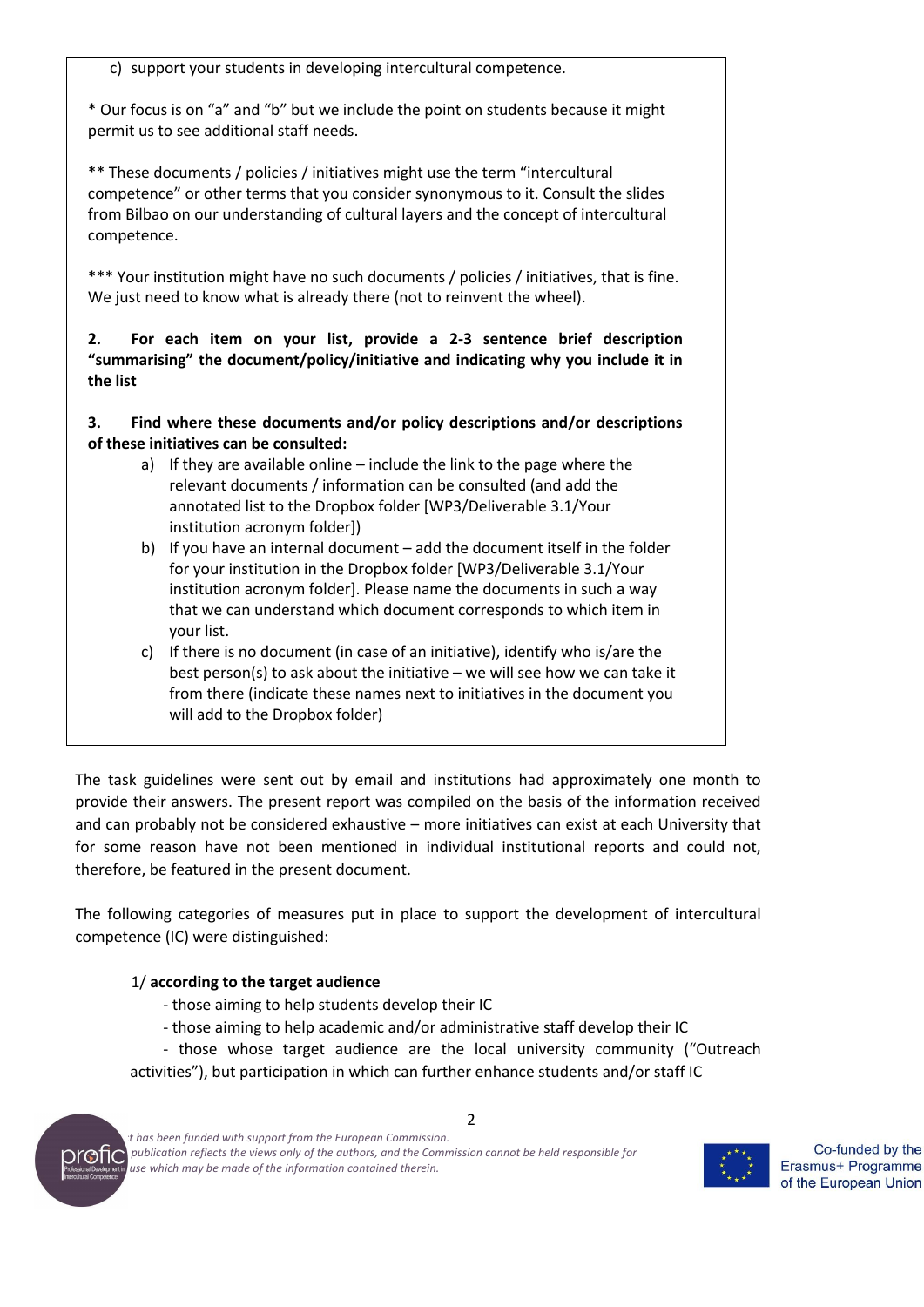#### 2/ **according to the type of "measure"**:

- institutional/policy documents that establish IC development as one of priorities, general objectives, axes, etc. of all the university activities

- special units or structures within university organigramme whose main aim is to promote actions and policies contributing to IC development of students and staff

- resources that aim to help staff/students to further develop (certain aspects of) IC

- initiatives (events, workshops, programmes, etc.) which can help staff and/or students develop IC

3/ **according to the types of cultures and cultural differences that seem to be the focus**

- initiatives and measures focusing on dealing with different national cultures ("focused on foreign cultures")

- initiatives and measures focusing on differences within national cultures ("focused on inclusiveness").

In this latter category, three further sub-foci became apparent:

- (i) addressing the divide between academic and non-academic cultures working on making academic (or higher-education-institution) culture less foreign to incoming students and members of local communities (from small children to adults);
- (ii) addressing the divide between "mainstream" and indigenous cultures preparing teachers to work with learners from indigenous cultural backgrounds, and
- (iii) addressing the divide between "high" and popular cultures working on making "high" culture accessible to general population

Figure 1 (below) gives an overview of the "mapping" and the interplay of these three types of categories distinguished. The pages that follow provide more information on what is done at each Partner University.

The report is organised in seven sections (apart from this Introductory section):

- Institutional / Policy Documents
- Special Units / Structures
- Helping Academic and Administrative Staff Develop Intercultural Competence(s)
- Helping Students Develop Intercultural Competence(s)
- Outreach Activities
- Two more initiatives
- Concluding remarks



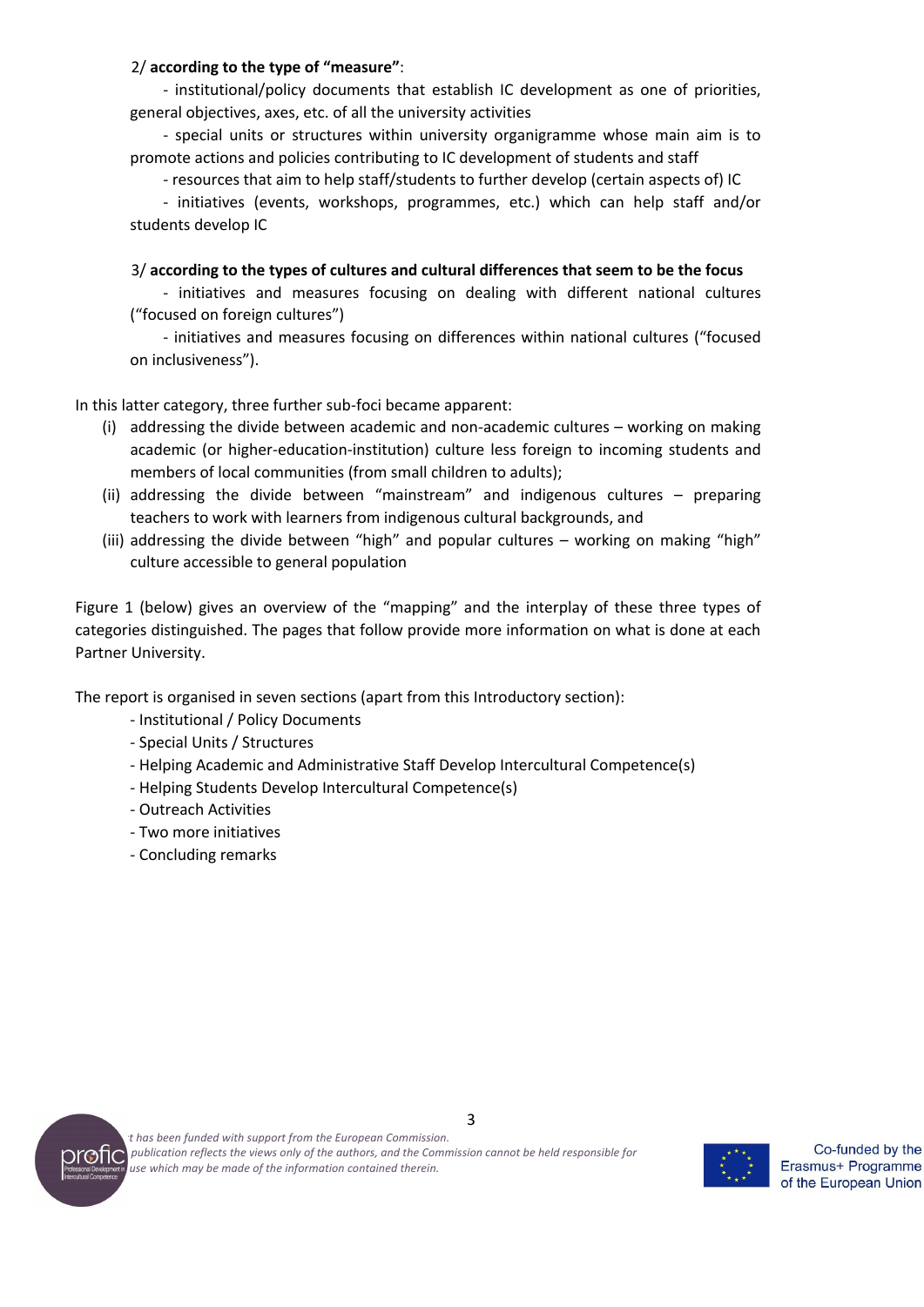

#### **Figure 1. "Mapping" of existing Intercultural Competence initiatives in PROFIC partner Latin American Higher Education Institutions**

# **Institutional / Policy Documents**

Some of the PROFIC LA Partner institutions have reported that their Strategic Plans or similar institution-level policy documents mention or highlight the need to develop students' and/or staff's intercultural competence(s).

• **P4 UTEC: Strategic Plan for Internationalisation** – mentions that students, teachers, and administrative staff must develop "universal understanding" and "skills … to live and work in a diverse world", that they should "strengthen the global competences", and that the university will strive to create "an intercultural environment" to ensure this; internationalisation of teaching is also a priority (even If this appears to be interpreted as achieved through exposure/contact with representatives of other cultures and language teaching and learning.

[https://www.utec.edu.sv/utecdri/upload/pdf/Strategic\_plan\_for\_internationalization.pdf ]

• **P5 UBD: Proyecto de innovación curricular** – highlights the importance of building social "convivencia" (living-together) characterised by openness and respect for cultures; it also draws attention to the need for responsible and solidary participation in community life; finally, it says that the university approach to education has "recognition and value of



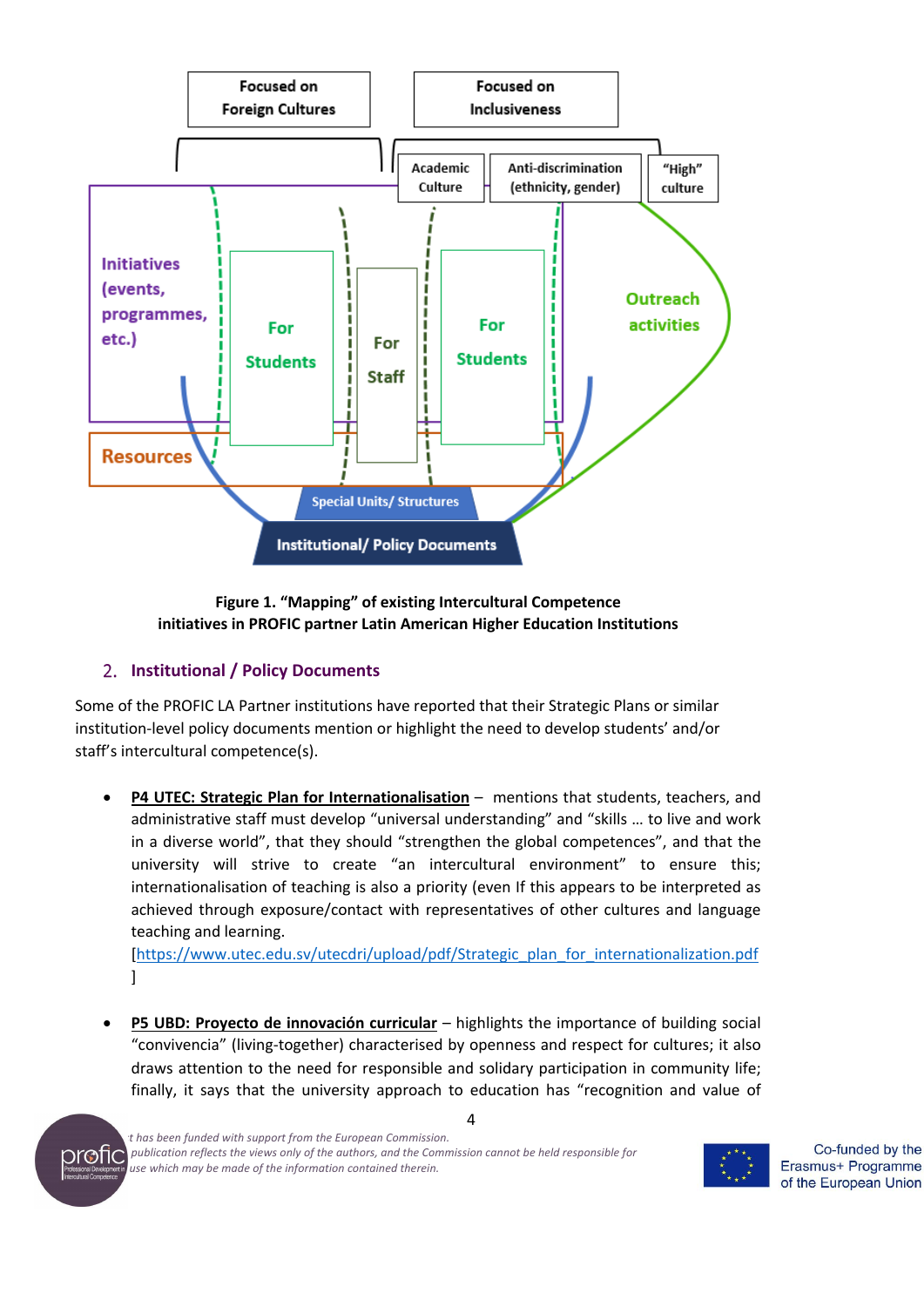cultural differences, as well as the capacity to promote intercultural dialogue" as one of its axes.

[http://rd.udb.edu.sv:8080/jspui/bitstream/11715/648/1/MODELO%20EDUCATIVO%20un iversidad%20don%20bosco.pdf]

- **P9 UG: Plan de Desarrollo del Centro Universitario de Los Lagos 2030** and **Universidad de Guadalajara. Plan de Desarrollo Institucional 2014-2030** – firstly, "inclusive and equitable university that inspires social mobility" is one of the strategic guidelines; secondly, "Internationalisation" strategic lines has as its aim 'to develop the set of cognitive and multicultural abilities called global competences, which enable students and academics to perform in work, social and cultural contexts different from their own and which promote the development of values like diversity, respect and tolerance' (own translation). This strategic line is translated into two objectives: "developing students' global and intercultural competences" and "fomenting international profile of university staff". In the Los Lagos Plan, the first is to be met through language learning and mobility, while in the whole-university document 'integration of international, intercultural and global dimension into educational programmes' is also mentioned as a mean to help students develop the desired competences. [*document not available online*]
- **P6 UNC: Estatutos de la Universidad Nacional de Córdoba**, **Plan Estratégico Participativo**, **Proyecto "Internacionalización de la oferta académica de la UNC"** and **Proyecto "promoción de la cooperación científica internacional de la UNC"** – these four policy documents have been reported as demonstrating that promoting intercultural competence is important part of the university mission and strategy. However, there is no explicit mention of the need to develop students' intercultural/global competences, and the most overt references to the issues of our concern are the statements in the Strategic Plan that highlight the need to favour equality and equity, as well as the high important that should be given to international student and academics' mobility and attracting international students (without, however, linking these actions overtly to the target of developing intercultural competences, etc.).

[https://www.unc.edu.ar/sites/default/files/Estatutos%20de%20la%20UNC%20- %20Reforma%2015-12-2016\_rev1.pdf; http://www.digesto.unc.edu.ar/consejosuperior/honorable-consejo-superior/resolucion/1641\_2017\_1; https://docs.google.com/document/d/19\_rTchd\_-Hozm4HaKZK27zMIdyf9lyuo8q3Ul4kyO9E/edit?usp=sharing; https://docs.google.com/document/d/148C3ZiiHDCcrJYTf69UUZoH29RASriuE7DvuHQNWn8U/edit ?usp=sharing]

# **Special Units / Structures**

Three PROFIC LA Partner institutions have reported that they have created special units/structures/or academic committees to promote intercultural interaction and/or ensure inclusiveness of the campus culture.

- **P7 UNLa**
	- o Program of University Inclusion for people with disabilities and
	- o Program for Gender Equality



5

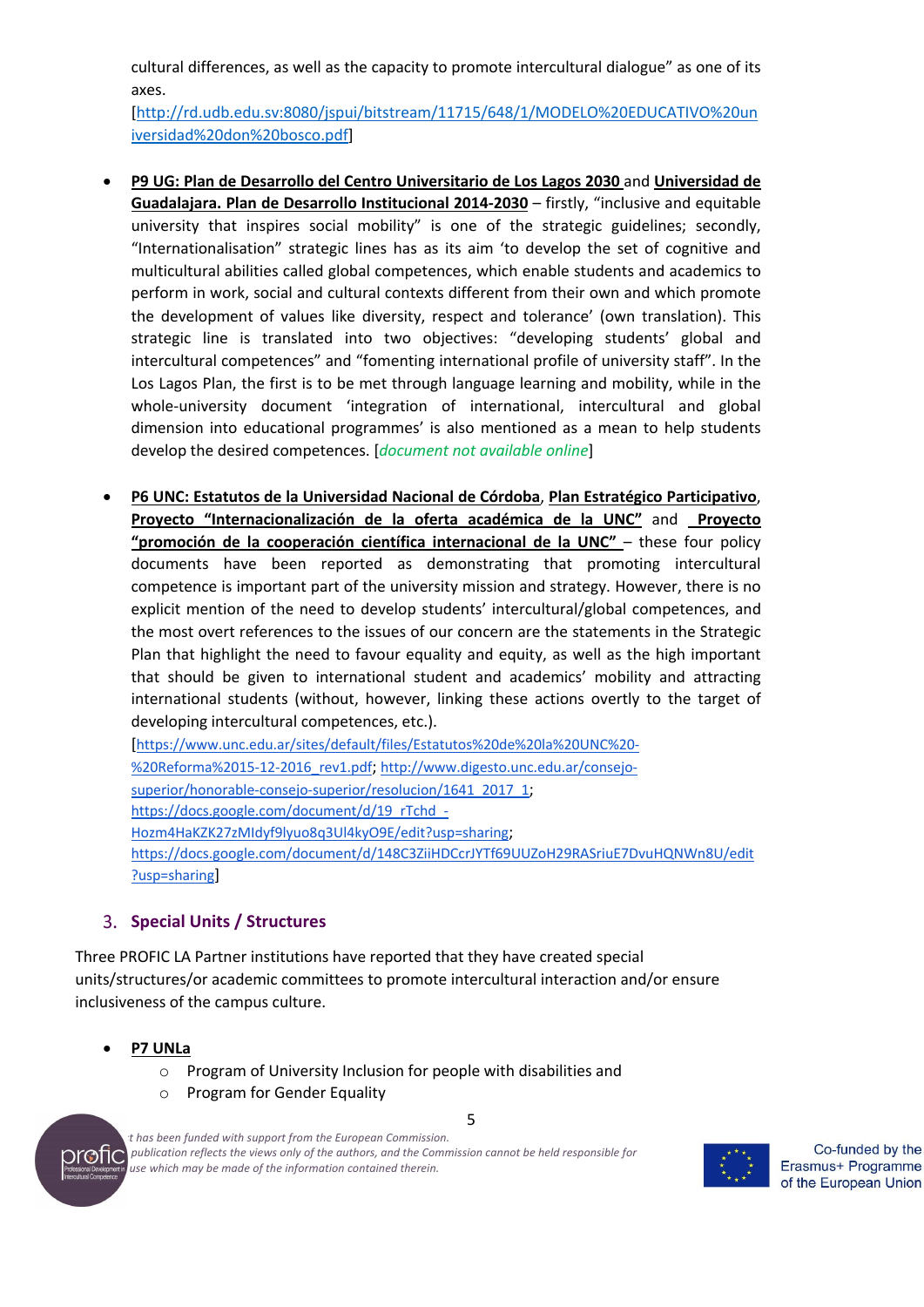## • **P8 UNLP**

- o Gender issues academic committee & Gender issue working table
- o Accessibility and disability academic committee
- o Inclusion, disability and human rights unit
- o Victim Assistance Unit

# • **P10 UV**

o Program coordination for Intercultual and Gender Issues (CIG, by its Spanish full name)

While the majority of these units probably lie at the borderline of, or even beyond, the PROFIC scope, it is interesting to see how intercultural competence development can be reinforced thanks to creation to a special unit / government body. Thus, CIG at UV – placed at the same level as structures responsible for coordinating research, student and staff mobility, or other issues at a university level – aims to help all university actors construct intercultural approach through professional development and educational actions, extension, administration and dissemination activities, supporting collaboration among the different university campuses, as well as between the university as such and other organisations who work with culturally-diverse population groups and regions. [https://www.uv.mx/uvi/cig/]

# **Helping Academic and Administrative Staff Develop Intercultural Competence(s)**

As can be seen from the Table 1 (below), academic and administrative staff can receive support to (further) develop their intercultural competence through attending courses, programmes or oneoff events, although not on all PROFIC LA Partner Institutions. Initiatives are clearly more "popular" then resources and among the existing initiatives both foci – focus on foreign cultures and focus on inclusiveness – seem to be addressed. Furthermore, at least two "transversal" or wholistic initiative have been reported – initiatives that address intercultural competence as a whole, rather than focusing either on national cultures or only on differences relevant for own national society.

|                    | <b>Focused on Foreign Cultures</b>           | <b>Focused on Inclusiveness</b> |
|--------------------|----------------------------------------------|---------------------------------|
| <b>Resources</b>   |                                              | Publications (P6 UNP)           |
|                    |                                              |                                 |
| <b>Initiatives</b> | Foreign language courses (P8 UNLP)           |                                 |
|                    |                                              |                                 |
|                    | International mobility (P5 UDB, P9 UG)       |                                 |
|                    |                                              |                                 |
|                    | Professional development activities:         | Professional development        |
|                    | - One-off seminars run in collaboration with | activities:                     |
|                    | international colleagues/bodies (P9 UG)      | - Salesian trainings on the     |
|                    | - Developing the International Profile in    | sense of community (P5          |
|                    | Academic and Administrative Staff Program    | UDB)                            |
|                    | (P10 UV)                                     | - PROCADO (P8 UNLa)             |

### **Table 1. Overview of good practices aiming to help academic and administrative staff develop intercultural competence(s)**



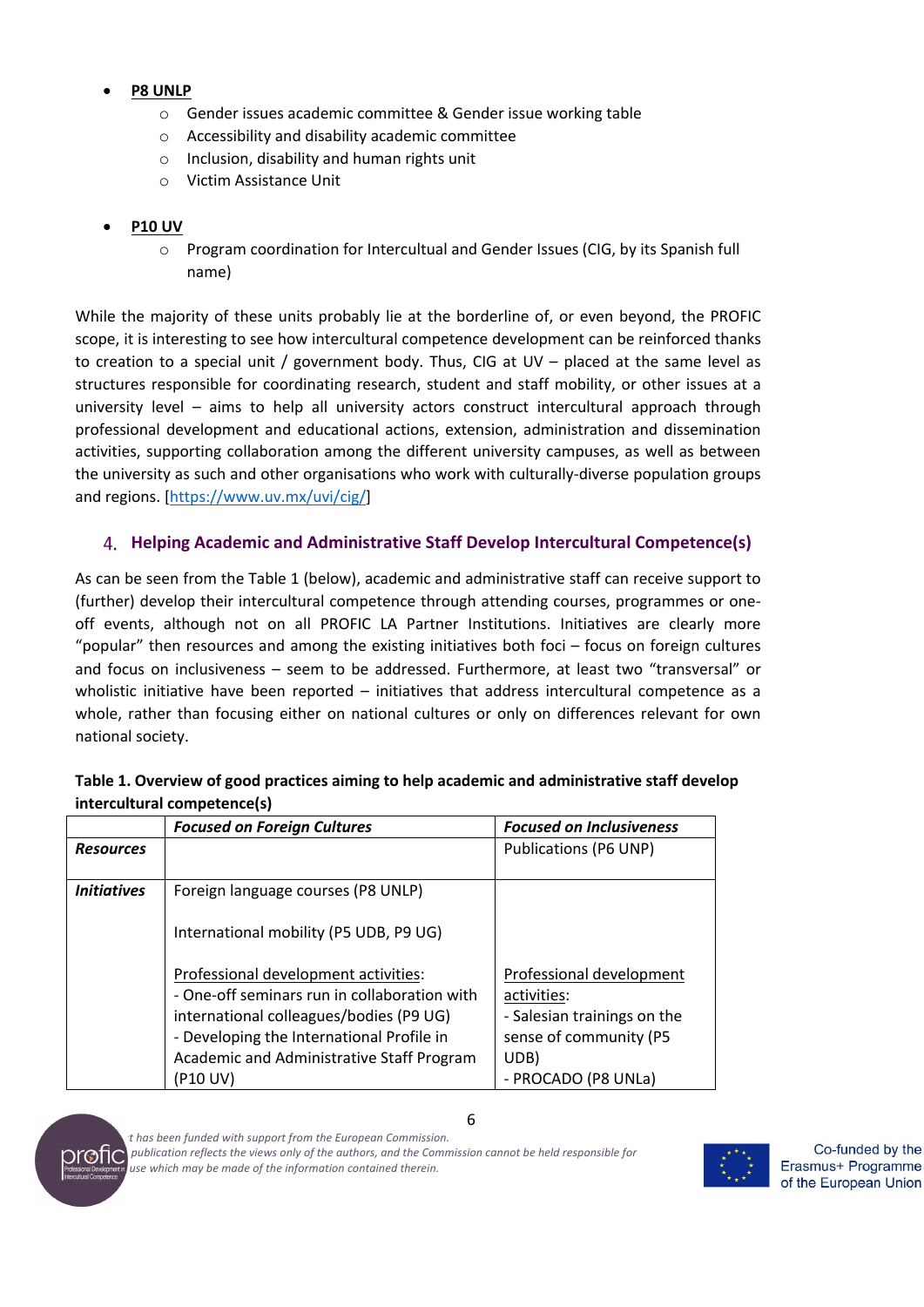| - Integrating the international dimension in                             | - ADULP's course (P8 UNPL) |
|--------------------------------------------------------------------------|----------------------------|
| the syllabus (P10 UV)                                                    |                            |
| Professional development activities:                                     |                            |
| - Talks on values such as tolerance and solidarity, as well as emotional |                            |
| intelligence (P4 UTEC)                                                   |                            |
| - Training course on Transversal issues (P10 UV)                         |                            |

#### • Publications

P6 UNP has produced a publication (as an outcome of a master research Project) where the institutional approach to including indigenous cultures' representatives in higher education is systematised and analysed critically.

#### • Professional development activities

#### o Focused on foreign cultures:

1) P9 UG has hosted two large-scale events organised in collaboration with international colleagues/bodies: International Seminar on Leadership and Innovation in Higher Education & Seminar of the Integral Internationalization of Education

2) P10 UV runs a "Developing the International Profile" programme for academic and administrative staff – The aim is to develop 4 different aspects/competencies in the academic and administrative staff in order to acquire and international profile: languages, international mobility, international management and international innovation projects. [https://www.uv.mx/apps/internacional/hapi/]

3) P10 UV also has an "Integrating the international dimension in the syllabus" course, which aims to help academic and administrative staff develop the competences needed to design and implement internationalised courses. [https://www.uv.mx/dgdaie/files/2018/06/ProgramaInternacionalizaciondelCurric uloAvalado.pdf]

#### o Focused on inclusiveness:

1) P5 UDB organises "Salesian trainings on the sense of community" – the community of staff and students built on understanding of intercultural differences and, according to the Salesian principles, indispensable for creating a genuine learning environment. During these training sessions, all the staff members of the university participate in order to reflect upon the importance of creating a community based on tolerance and the enrichment that can be achieved thanks to cultural differences.

2) P7 UNLa offers PROCADO programme, which promotes reflective professional practice, equips teaching staff with tools for continuous critical analysis of own practice (with an emphasis on inclusiveness and non-discrimination), addresses

7



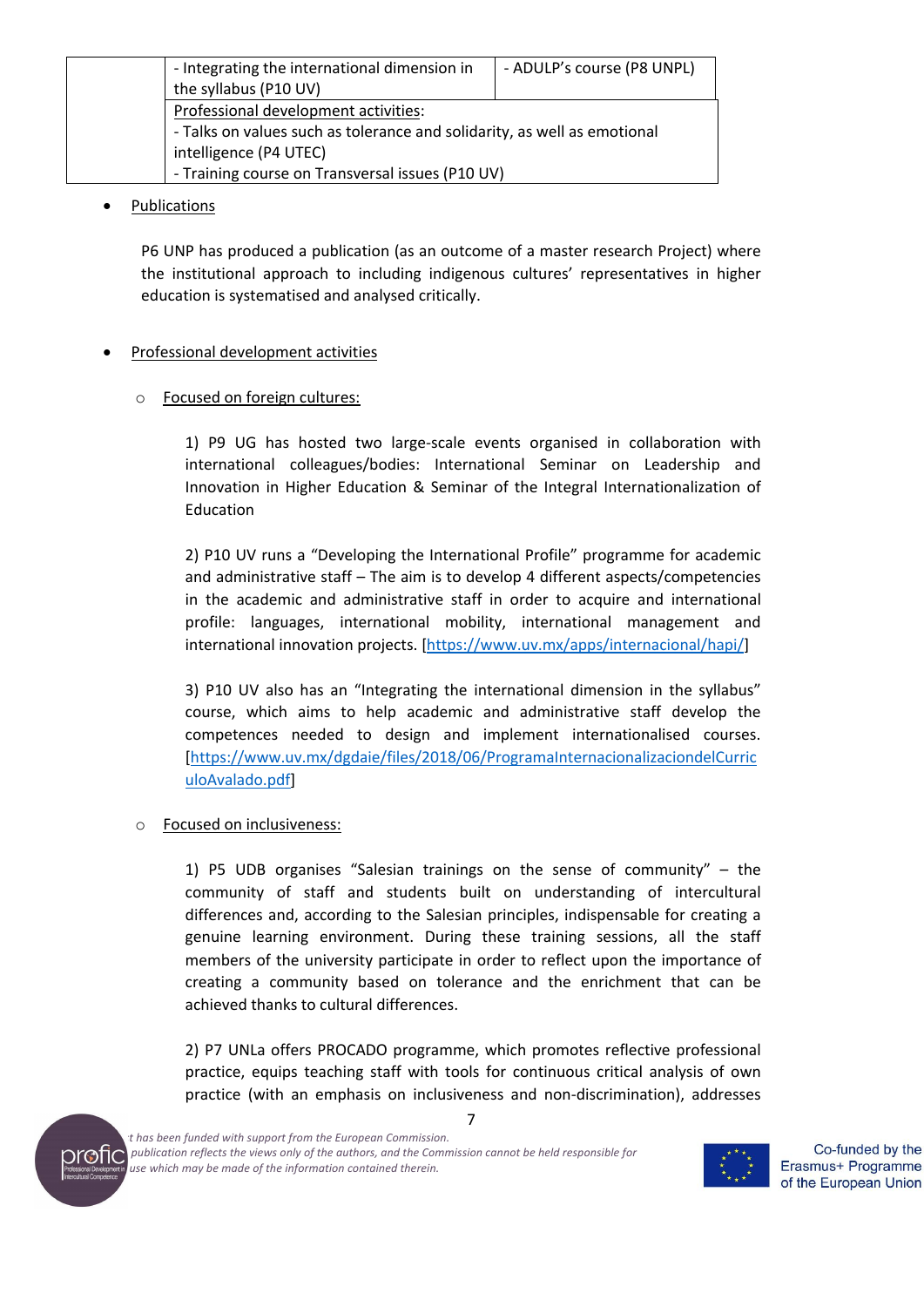multiple topics related to inclusiveness (gender, human rights, accessibility), and also focuses on means to analyse the local (cultural) context in which one works. Other UNLa staff training activities address different aspects of intercultural competence – e.g. through exploring own (national) cultural tradition, through learning a foreign language, as well as Sign Language.

3) P8 UNPL offers and ADULP's course on "Gender identities and subjectivities in day-to-day education in the current socio-historical contexts. Contributions from educational, feminist and decolonizational Anthropologies". The aim is to share with the undergraduate teaching staff some of the theoretical-methodological perspectives considered by Anthropology for approaching education and schooling problem areas, in order to contribute to the analysis of the historical dimension of the construction of subjectivities and gender identities (in an intersectional approach with gender, class and race categories within other diacritics) in day-today education.

o Wholistic:

P10 UV offers a Training course "aimed for academic and administrative staff on Transversal issues like internationalization, intercultural approach, gender equity, sustainability, inclusion, human rights and arts". [https://www.uv.mx/dgdaie/files/2018/08/transversa.pdf & https://www.uv.mx/transversa/]

# **Helping Students Develop Intercultural Competence(s)**

Table 2 (below) gives an overview of good practices aiming to help students develop intercultural competence(s). Both foci - on foreign cultures and on inclusiveness – are present, similarly to support provided to academics. Likewise, there are certain initiatives that are "transversal" or more wholistic in nature.

On a more general level, initiatives reported are again more numerous that resources. However, for students, there seems to be a greater variety of initiatives proposed and ALL PROFIC LA Partner Institutions have some student-targeting initiatives in place.

|                                                           | <b>Focused on Foreign Cultures</b>                                                   | <b>Focused on Inclusiveness</b>                                 |
|-----------------------------------------------------------|--------------------------------------------------------------------------------------|-----------------------------------------------------------------|
| <b>Resources</b>                                          | Korean book collection (P5                                                           | Guide document for students on no                               |
|                                                           | UDB)                                                                                 | discrimination (P10 UV)                                         |
| * Cultural events (P5 UDB, P8 UNPL)<br><b>Initiatives</b> |                                                                                      |                                                                 |
|                                                           | * Foreign language courses                                                           | * Fighting dropout caused by cultural                           |
|                                                           | (P7 UNLa, P8 UNLP, P9 UG)                                                            | differences (P5 UDB, P6 UNC)                                    |
|                                                           | * Mobility and exchange<br>programmes and associated<br>activities (P4 UTEC, P5 UDB, | * Accompanying 1 <sup>st</sup> generation students (P7<br>UNLa) |
|                                                           | P7 UNLa)                                                                             | * Accompanying all students - "From                             |

#### **Table 2. Overview of good practices aiming to help students develop intercultural competence(s)**



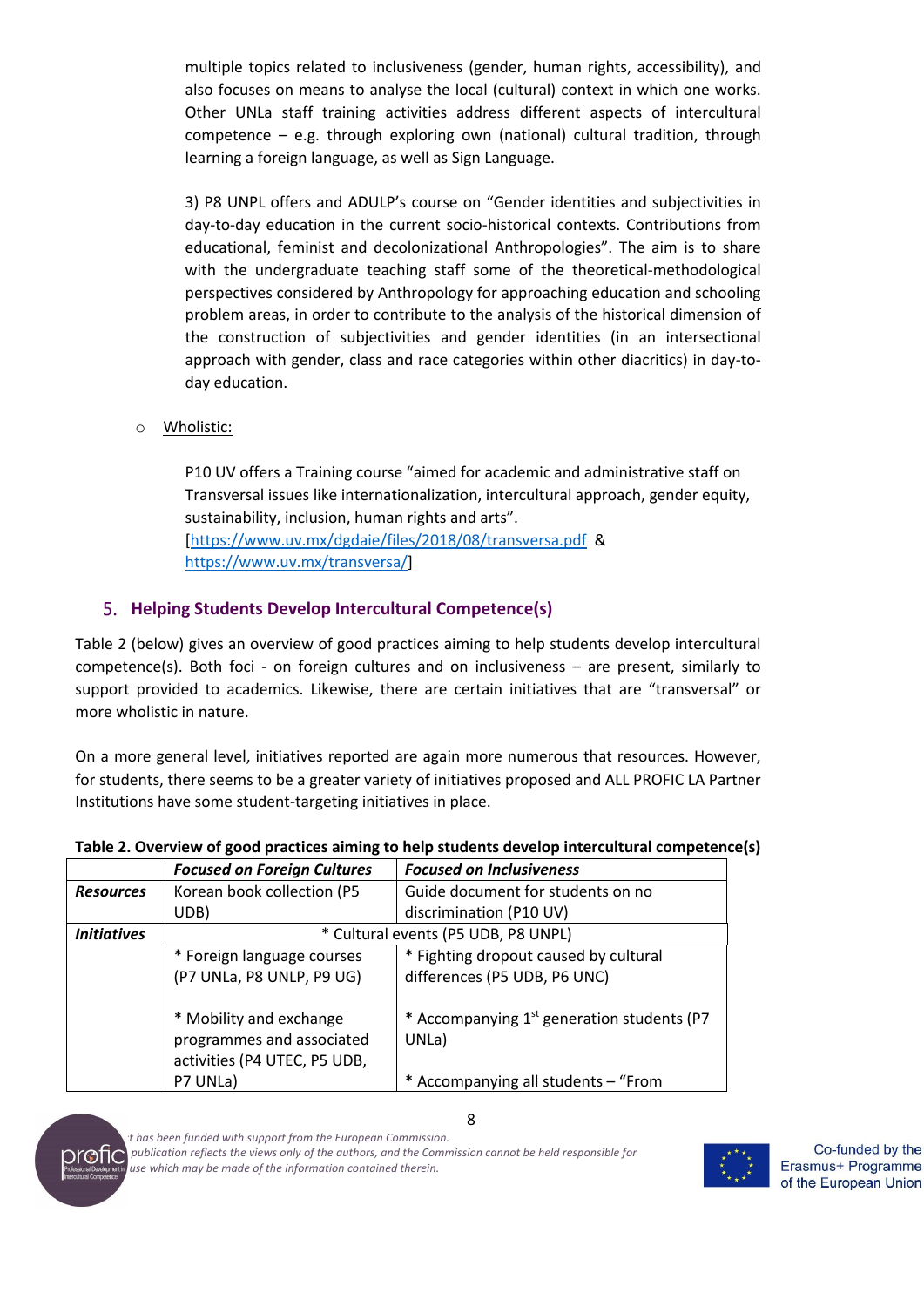| partner to partner" (P7 UNLa)                                          |  |  |
|------------------------------------------------------------------------|--|--|
| * Special programmes/courses (P5 UDB, P6 UNC, P7 UNLa)                 |  |  |
| * Other means to increase direct contact with representatives of other |  |  |
| cultures (P6 UNC, P7 UNLa, P8 UNPL, P9 UG, P10 UV)                     |  |  |

#### **Resources**

Two types of publications reported form this category. One – the Korean book collection – gives students access to a (far-away) foreign culture and most probably a unique access (these books cannot be accessed in other local libraries or online). The other – a guide document on No Discrimination, is a house-made resources, developed for the students of one particular university (but potentially of use for any other higher education institution, perhaps in an adapted form).

### • Cultural events

Two LA Partners have reported organising cultural events at university premises for their students. In the case of P5 UDB, students are among the protagonists of the events and the aim is to encourage cultural exchange. In the case of P8 UNPL, one particular department of the University – International Relations Institute – regularly organises meetings, seminars and conferences that can permit students to broaden their knowledge and deepen their understanding of different cultures and cultural differences.

### • Foreign language courses

All PROFIC LA Partner institutions offer their students an opportunity to learn at least one foreign language. There main differences here are in whether foreign language courses are obligatory for all students in an institution, obligatory for students pursuing certain degrees, or completely optional and voluntary (which is normally the case for "less popular" languages).

#### • Mobility and exchange programmes

Again, this is something all universities offer to their students and of interest for us here is the associated activities – the ones that are put in place to promote the development of the intercultural competence(s) through the mobility and exchange experiences. In this sense, two types of activities have been reported:

1) P8 UNPL organises seminars focused on study and research opportunities abroad, which permit students participating to get a better understanding of the educational systems of other countries and cultures.

2) P4 UTEC, apart from similar talks, has put in place pre-mobility and postmobility activities (talks and sharing of experiences among participants and between those returning from a stay abroad and other students and academic staff members – so as to share what has been learned and motivate others to continue learning about other cultures).



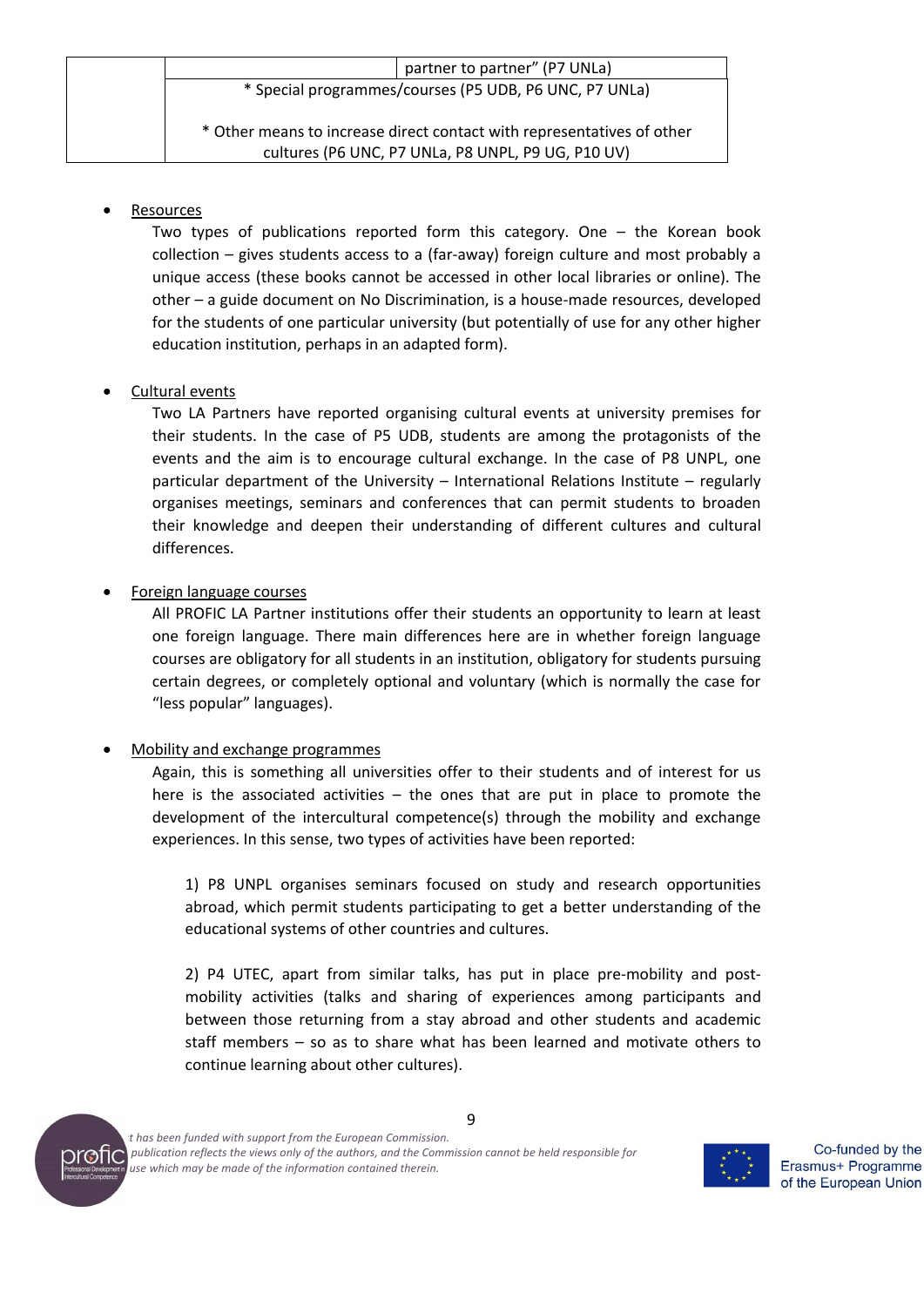#### • Inclusiveness initiatives

Three of LA Partners have reported targeting first-generation higher education students (young people who are the first in their family to access higher education – either because of the socio-economic conditions or for ethnical reasons – as in the case of indigenous population). Special initiatives have been put in place to accompany such students and to try and prevent dropout due to these students failing to adapt to the academic culture.

1) P5 UDB is running the PERSEVERA project, whose main purpose is "to reduce the negative impact of the intercultural differences among students" that tends to lead to dropout. The project comprises tutorship, counselling, and other actions to support students and help them learn to overcome the difficulties encountered.

2) P7 UNLa has two support programmes, one where teachers are tasked with helping new students go through the transition period successfully (Guiding Teachers Programme) and the other in which senior students are the ones accompanying their first-year peers (From partner to partner programme). In this latter programme, both those accompanying and those accompanied are developing intercultural competence(s).

#### • Special programmes/courses

Although some of these initiatives have a clear focus on national or a particular foreign culture, this is not the main differences among them. Therefore, they are presented "transversally" and are organised according to their "target groups" and nature.

o Obligatory for all students at the university

P6 UNLa has two such seminars, one on "National and Latin American Thinking", the other on "Justice and Human Rights". The first is more local or regional in its focus, although it has a clear international and intercultural component; the second is global in focus; and both aim to help students develop skills in comparing and contrasting cultural perspectives, in critical thinking about cultural phenomena and in nonjudgemental approach to cultural differences, as well as overcoming stereotyping and discrimination of different types.

#### o Optional or obligatory for students pursuing particular degrees

P8 UNPL has a number of seminars offered to students of particular departments – "Intercultural perspective in Education, Healthcare and Communication in Latin America and Argentina" and or "Interculturality seminar" (for Faculty of Humanities and Education Science), or "Women in science and engineering: the history you do not know" (for the School of Engineering). The last one perhaps deserves an additional comment – intended for future language teachers it goes very much to the core of exploring issues of intercultural communication, intercultural competence and intercultural competence development – through focusing "on the concepts and principles of cultures, stereotypes,



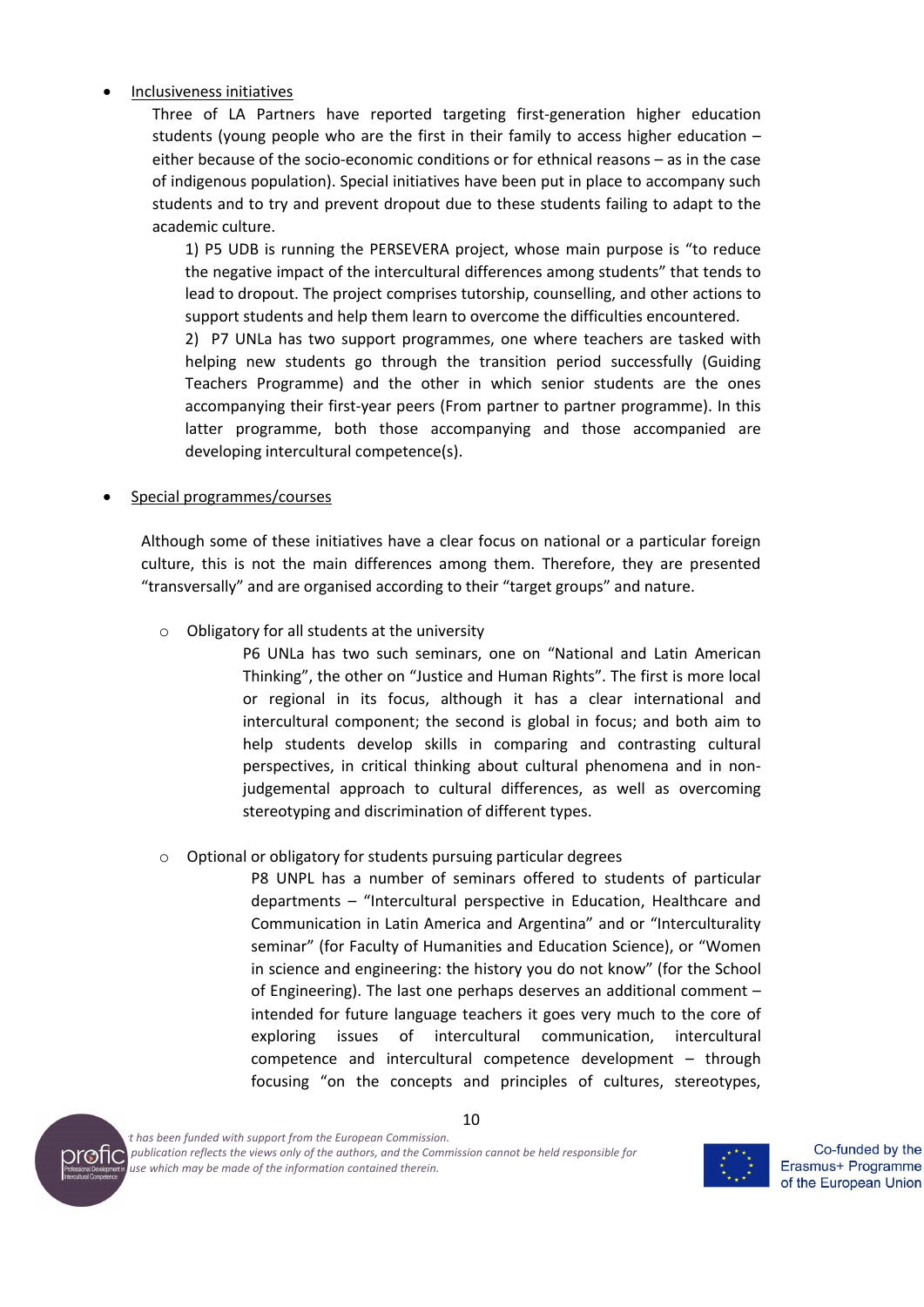prejudices, comparison studies (Hofstede, Mendez), the concept of standard of cultures (Alexander Thomas) and the so called critical incidents. It also focuses on the modes of working around intercultural competence with second language students".

- o Optional for students of any degree
	- P5 UDB Global e-School Program for Latin America / Korean Foundation
	- P5 UDB Korean language and culture course
	- P8 UNPL Basque Language and Culture Course
- o Whole-degree programmes
	- P9 UG Languages and Foreign cultures bachelor's degree
	- P10 UV Bachelor degree program on intercultural management
- $\circ$  One-off seminars (for particular groups of students) which took place at some point of time at Partner institutions:
	- § P6 UNC Workshops on intercultural translation
	- P8 UNPL Seminar on International and Intercultural Education
- o Optional for culturally-diverse audiences

This category groups together seminars and programmes offered to students in which the design and enrolment procedures ensure a culturally heterogeneous group – either composed of students from different countries, or of students and members of other cultural groups (e.g. working population, graduates, teaching staff, or general public).

- § P8 UNPL Seminar on "Interculturality, citizenship and inequalities in outreach programmes" (for students and anyone interested)
- § P8 UNPL Seminar on "Social Work and aboriginal peoples: theoretical elements for professional intervention with aboriginal peoples", bringing together students, professional social workers, lawyers, and anthropologists.
- § P8 UNPL Public Outreach Seminar on "Intercultural education and Inclusion" intended for students, graduates, teaching staff, school counselling teams, territorial organizations and interested public.
- § P9 UG "International Summer University" bringing together students from different countries.

#### Other means to increase direct contact with representatives of other cultures

Finally, a number of other initiatives aiming to increase local/mainstream students' contact with peers from other cultural groups have been reported. From the point of our two foci of analysis (foreign cultures vs inclusiveness), these initiatives range from those which aim at attracting more international students (in the hope this will permit local students to encounter "the other") to those that actively promote enrolment of groups of students who do not traditionally come to the university (thus also increasing cultural



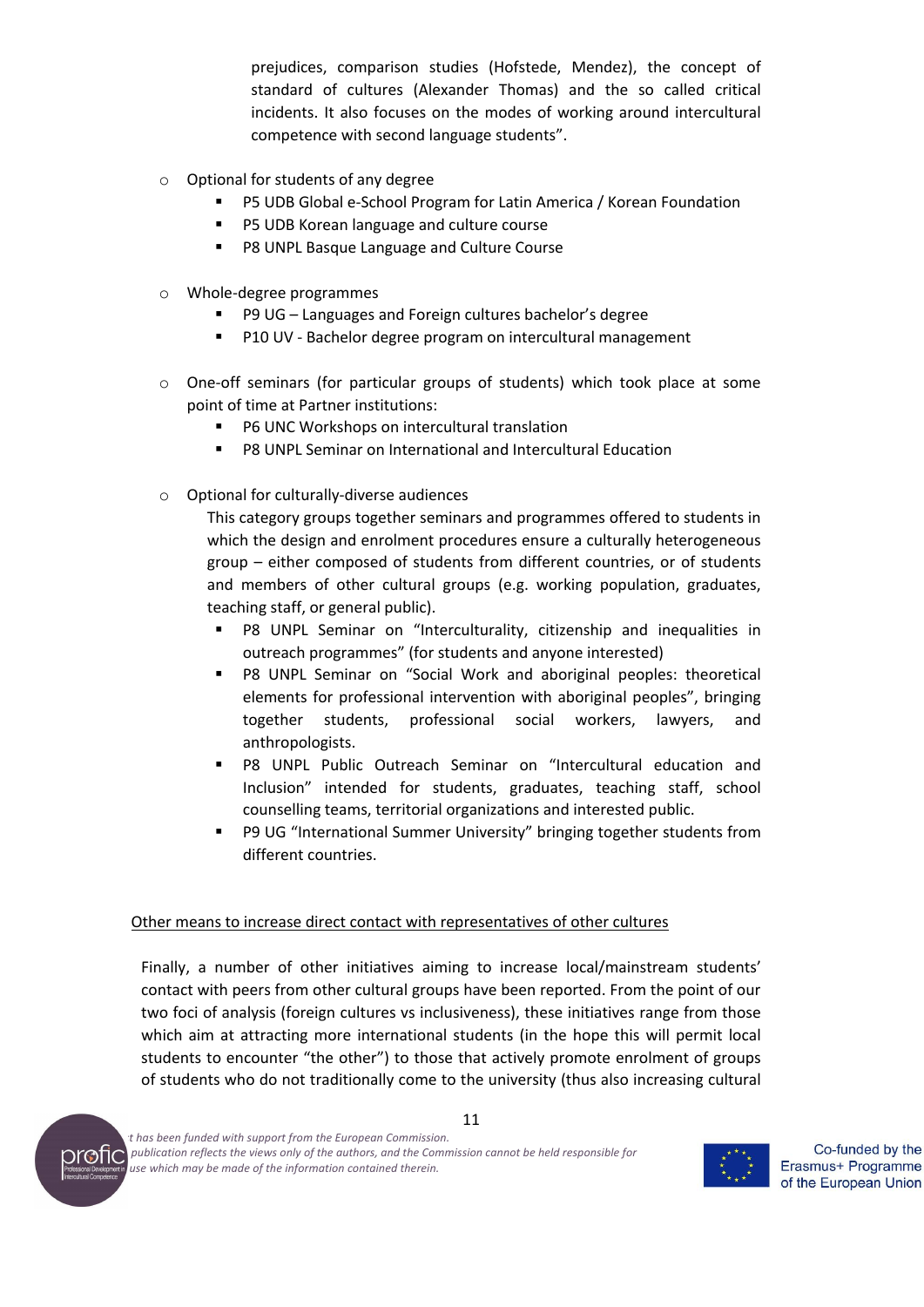diversity on campus). A third group promotes the actual interaction between local and international students.

- o Attracting international students:
	- documents facilitating admission processes of international students, mutual recognition and credit transfer agreements, and mechanisms for accepting students who completed pre-university studies in other countries (P6UNC)
	- § special programmes for international students courses on Spanish language and culture (P6 UNC; P7 UNLa; P8 UNPL)
	- § work/internship opportunities for international students Programme of external collaborators that gives international students an opportunity to act as language assistants (P8 UNPL).
- o Increasing on-campus diversity through enrolling students from "new" cultural groups
	- § "Educational Commitment Program" providing scholarships to students from groups who would otherwise have no access to higher education (P7 UNLa)
	- "Program of University inclusion of people with disabilities" (P7 UNLa)
- o Promoting interaction between local and international students
	- § Language TANDEM programme (P8 UNPL)
	- § Students-Guides programmes for local students to accompany foreign students during their stay providing support in academic and extracurriculum issues (P6 UNC, P8 UNPL)

# **Outreach Activities**

A further type of initiatives has been reported by PROFIC LA Partner institutions – activities undertaken by university staff and students "outside" the institution with the local communities as main target audience. All actively promote the country populations' access to culture (high culture, academic culture) and can have a more or less direct impact on improving intercultural dialogue among different cultural groups. The extent to which such activities can and do enhance academic and administrative staff's intercultural competence(s) and the extent to which students act as protagonists of these undertakings requires further exploration.

With the information received, it was possible to distinguish three types of outreach activities:

- Bringing high culture to the local population
	- $\circ$  P5 UDB National art festivals "In a country where most of the population do not have access to art due to economic factors, the university reduces this gap by carrying out activities that promote an artistic encounter that helps communities explore different points of view, traditions, culture and insights of the world and its reality. These encounters are represented as artistic festivals that take place in several cities of the country and that are free of cost for the local communities".
	- o P5 UDB Strategic alliances and partnerships "establishment of strategic alliances and partnerships that strengthen the impact that University's cultural activities



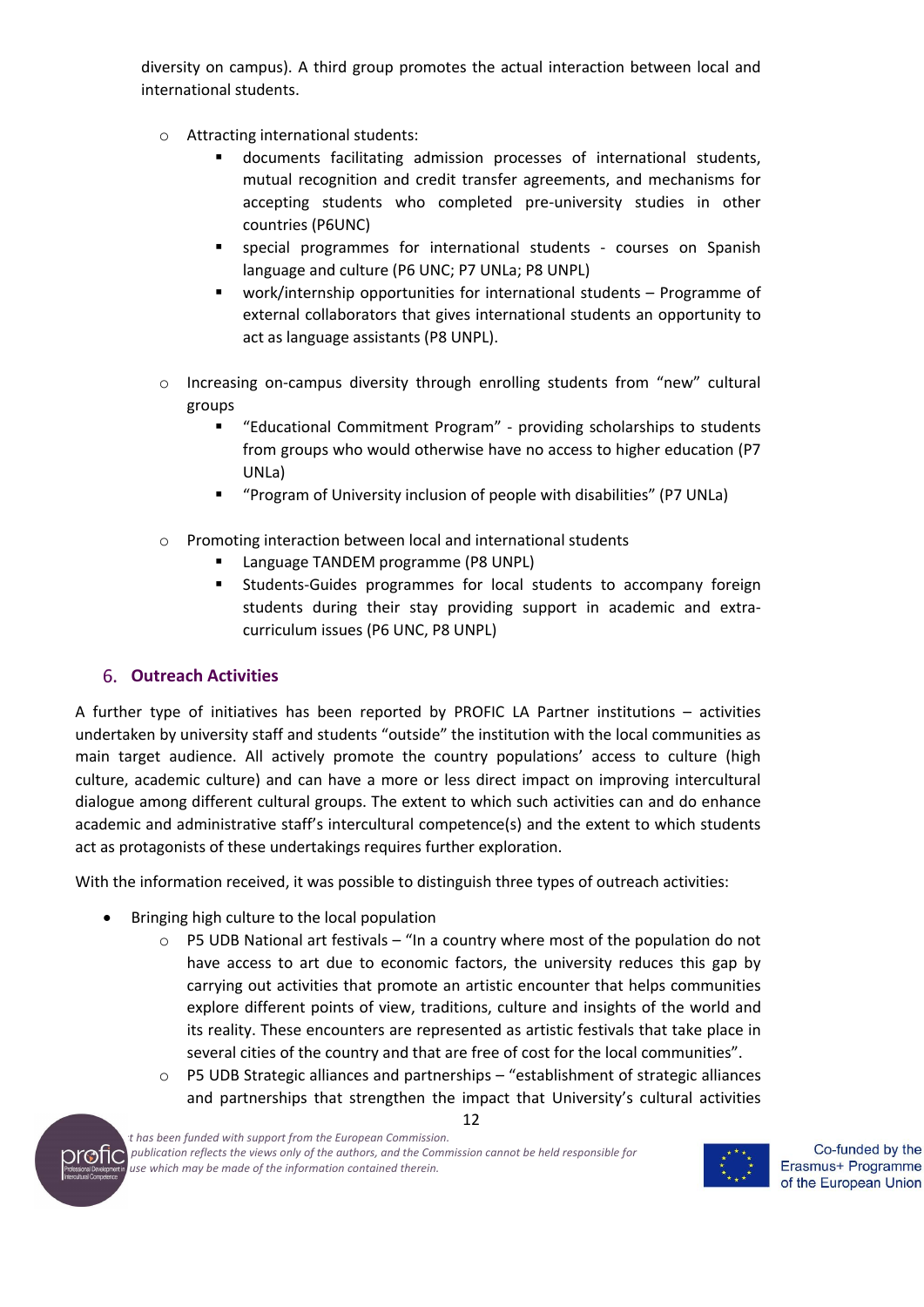have on the local community. For example, the Department of Art and culture of the University have articulated efforts with schools, city halls, embassies, artists and cultural organizations to develop initiatives that promote intercultural exchange for the locals".

- Promoting intercultural dialogue inside the country
	- P5 UDB "Integral bilingual education" continuous professional development programme for school teachers – through helping school teachers understand the Náhuat-Pipil culture and acquire at least the basic level of the indigenous language, this programme seeks to enhance their intercultural competence(s), their abilities of working with learners from different cultural backgrounds and – more importantly – encourage teachers to replace the mono-cultural approach by a multi- and preferably intercultural approach.
- Reaching out to different population groups to build bridges between academic culture and communities who might perceive academic culture as foreign
	- o P6 UNC works with secondary schools for adults, trying to open up higher education culture to these learners and help them "enter" this "new world"
	- $\circ$  P6 UNC is also involved in providing free Spanish language courses for refugees from Syria and Haiti
	- $\circ$  P7 UNLa has a number of programmes whose aim is that of revendicating the right to education for all – children, adolescents, youth – and of creating links with the local communities, thus promoting inclusion and making every effort to achieve the situation where the university / higher education culture will no longer be foreign to the members of the local communities ("The rights of children has no vacations", "University goes to school", "The UNLA for the Youth", "Young community leaders", "University goes to Neighbourhoods")
	- $\circ$  P8 UNPL has also reported working closely on building links between the society and the university.

#### **Two more initiatives**

Two more initiatives were considered worth reporting separately due to their unique character (among the PROFIC LA partner HEIs), as well as their interest to the general project aims and objectives.

1/ **International Professional Profile** documents developed by the International Relations Department of P4 UTEC – these documents describe intercultural aspects for students and academic staff to achieve an international professional profile. They are disseminated by email, publications in international networks, talks, conferences, workshop, and guidelines, among others. Motivational messages are sent by email and social networks to raise students' and staff's awareness of these "development aims" and to encourage students and staff to strive towards achieving the desired profile. [how can these documents be consulted?]

2/ "**Cultural references and linguistic mediation**: problematization, analysis and intervention from the foreign language/culture didactic and translatology" research project undertaken by P8 UNPL in order to analyse the difficulties faced by students of cultural mediation and adjust

13



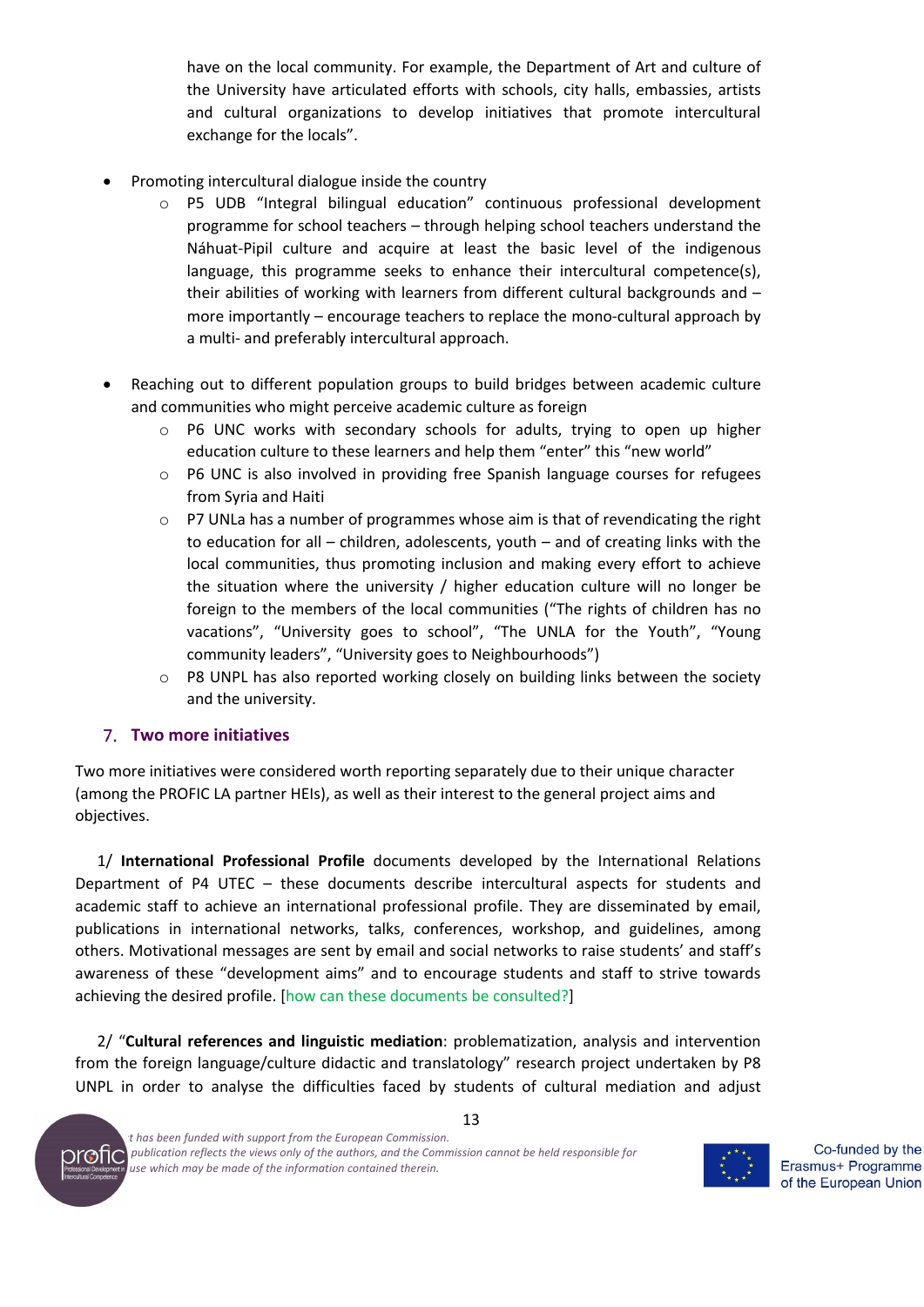curricula accordingly. In other words, university staff has undertaken a study to explore the students' needs in terms of developing intercultural competence and this was done with the aim of providing an adequate pedagogical response – to ensure that university teachers can adequately support students in their intercultural competence development. [http://www.memoria.fahce.unlp.edu.ar/library?a=d&c=proyecto&d=Jpy625]

#### **Concluding remarks**

To repeat, this report should not be considered exhaustive and covering every single initiative and measure currently in place at PROFIC LA Partner Institutions. However, there are reasons to believe that it gives a rather accurate general picture of the initiatives in place and their nature. It is also possible to observe certain patterns in the support academic and administrative staff receive in order to further enhance their intercultural competence and/or support their students' intercultural competence development. Moreover, the overview presented can suggest how the current support measures can be complemented, although a further PROFIC Deliverable (3.3) will cast much more light on this issue through interviewing academic and administrative staff and asking them directly about professional development activities they would like to see implemented in this respect.

Keeping this in mind, here are some tentative concluding remarks that can be made at this point.

First, there are differences in what PROFIC LA Partners offer their staff by means of support and peer-learning – learning from what another institution has tried and found useful – can be a promising step here.

Second, only some institutions have explicitly stated the aim of developing their students', let alone their staff's, intercultural competence in their policy documents. Although much can be done regardless whether or not the Strategic Plan lists this as one of the objectives (or another similar institutional document formulates this as a priority, core axe, etc.), these documents set a general framework for the different institutional activities and also provide a sound explanation and argument for introducing such support activities. It might also be observed that although having a reference to the need to develop IC in such a document does not make things happen automatically, mentioning IC explicitly gives an unambiguous signal that the competence is valued – a powerful message to all the university actors.

Third, even if the final goal is for all the actors to work on Intercultural Competence development, it is clear that some institutions have found it useful to set up special units directly responsible for advancing work on certain aspects of intercultural competence, or even the development of intercultural competence in all its aspects. The impact is likely to be both symbolic and practical. On the one hand, placing the task of developing IC at the same level as promoting research or mobility activities sans a very strong signal to all the stakeholders. On the other hand, it also permits a coordinated approach to different activities, designing of more targeted activities, continuity of the efforts and the wider outreach. However, such structural changes, if aimed at, should be placed among the longer-term aspirations.

Forth, there is clearly a niche for PROFIC and other professional development activities helping academic and administrative staff develop own IC and support their students' IC development.